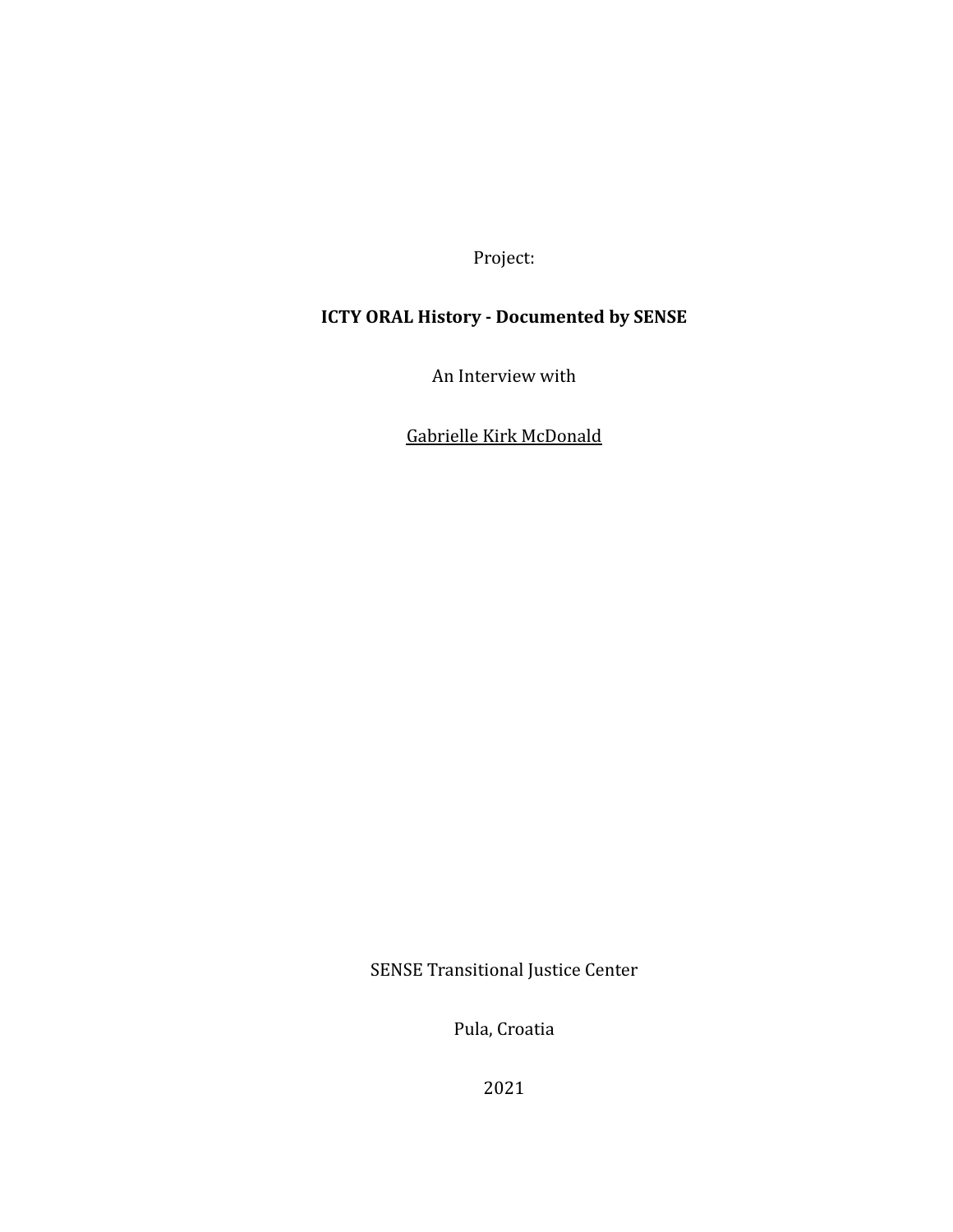Interviewee: Gabrielle Kirk McDonald (GKMcD) Interviewer 01: Mina Vidaković (MV) Interviewer 02: Mirko Klarin (MK) Location: The Hague, The Netherlands Date: 11 June 2003

Gabrielle Kirk McDonald, an ICTY judge from 1993 to 1997 and then its president from 1997 to 1999, talks about the birth-pangs of the court, how it was receiving pocket money instead of the budget from the UN in the first years, and how it was left at the mercy of the authorities of ex-Yugoslav states who refused to cooperate and execute binding court orders.

MV: So you joined the Tribunal in 1993. By coming to the Tribunal, to The Hague, what was in your mind, what you have been looking for?

GKMcD: I don't know that I really knew what to expect. I have read a little bit about the conflict in Former Yugoslavia. But remember, I was living in the US and it really wasn't covered that much. I had the statute that was adopted by the security council, that was drafted by the Secretary General's office, and in an article that had appeared in the Foreign Affairs. But I really didn't know what to expect. I thought that we would be judges entering into a new area, working to develop a court. But I don't think that I fully understood the extent of the development that would be required by the judges.

I expected that the court would be more related or involved with people from the region. I don't think that I met anyone from the former Yugoslavia, except perhaps persons who were maybe interpreters. But at the beginning, or unfortunately for too long, we really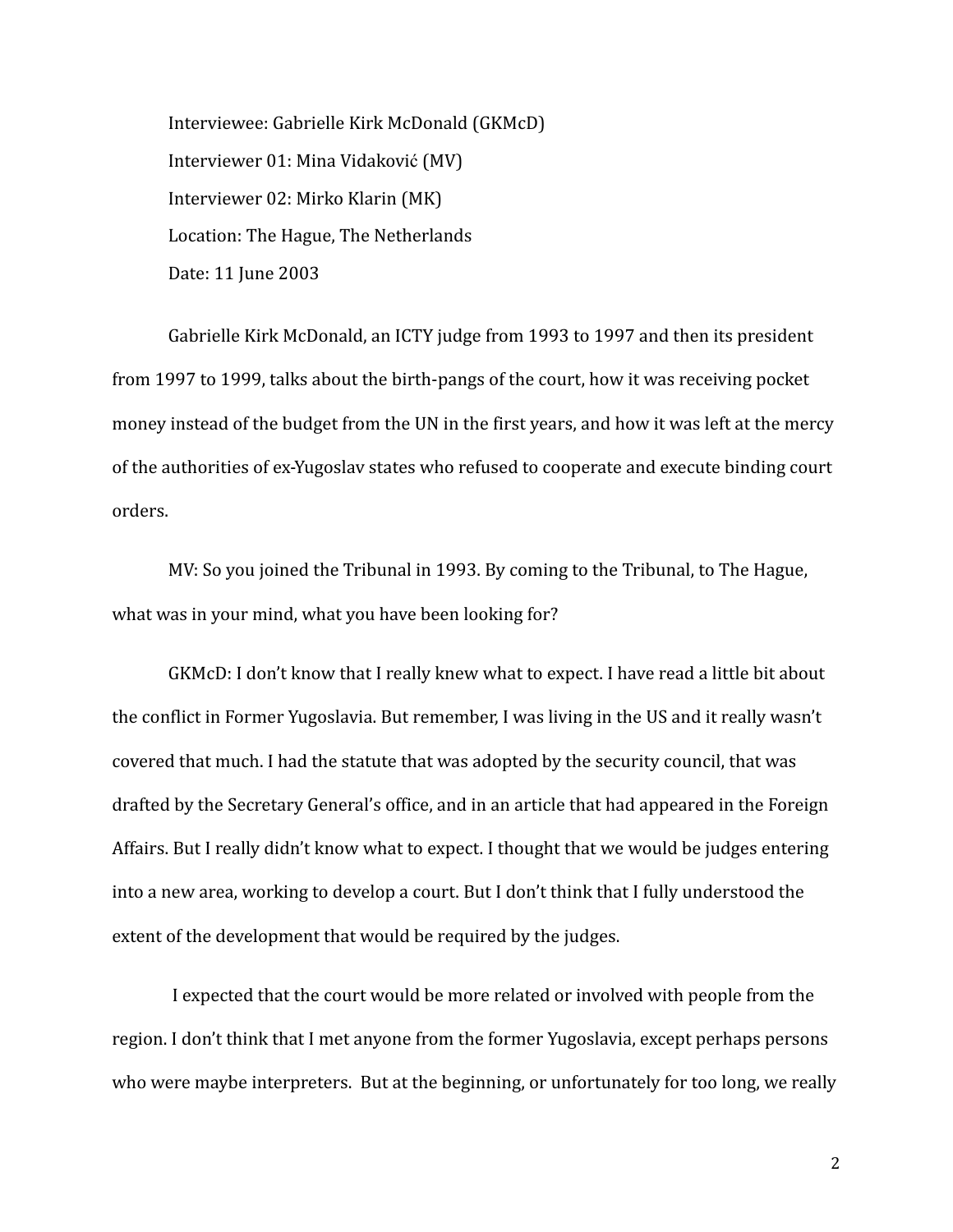didn't have that connection with the former Yugoslavia.

So, I had never lived in Europe, I didn't have any friends in Europe, I just took a plane and came here. My son came with me. I was excited because I had been a civil rights lawyer, that is why I went to law school. I often say that I never wanted to be a lawyer. When I say that people would say to me, "What do you mean you never wanted to be a lawyer, you have been a lawyer for three decades now or more?" But I wanted to be a civil rights lawyer, so I applied to one law school, Harvard University in Washington DC. Afterward, I joined NWACP, legal defense, and educational fund, traveling the south. This was in the '60s during the turbulent years of civil rights advocacy in the US. That's what I wanted to do.

So, in a sense, this was a kind of a progression. I had been a professor; I had been a federal judge. As a federal judge, I tried criminal cases, cases involving persons charged with crimes. So, it was a kind of a progression. But I can't say that I really knew a lot about what I expected. In a sense, that appealed to me. I think I liked that. I am an adventurous spirit and I like that.

MV: Most of the people I've been talking to told me that was the main problem. People were saying, well there is a group of judges, but there are no cases, there was nothing… There was a lot of skepticism. How did you felt? How did you dealt with it?

GKMcD: Frustrated. It was very frustrating. After we met initially in November 93 in the Peace Palace, we then came back and drafted the Rules of procedure and evidence for about two months. I had rented an apartment. We worked very very hard for those two months or so. I was very active. After that, when the first prosecutor decided - he didn't want a job - then he left. A deputy prosecutor came, Blewitt, and then Goldstone. But not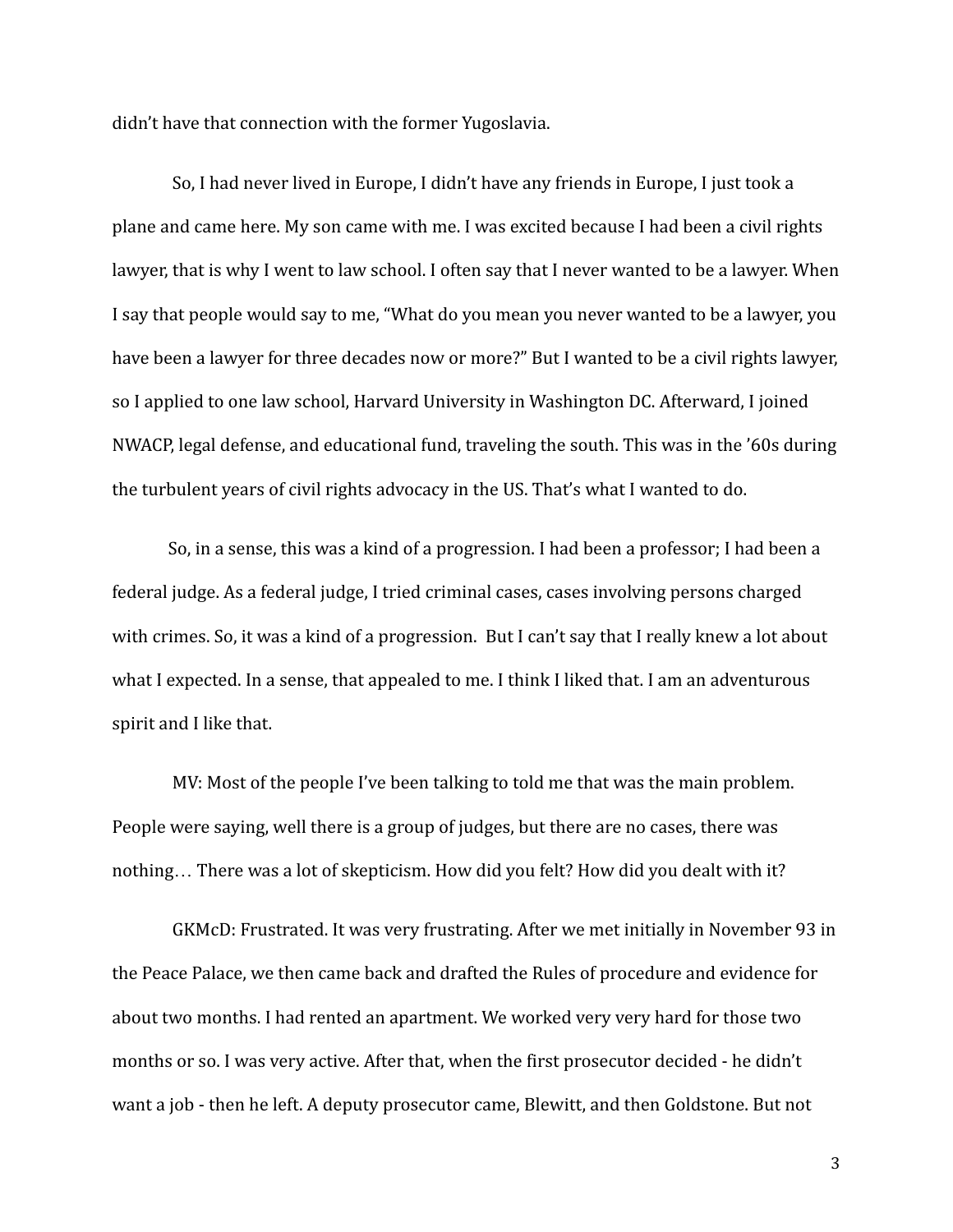until August. It was frustrating. It has been reported that the judges have decided that they would resign if an indictment was not issued by the prosecutor. That's not true. There was never any collective decision that we would resign. But I can tell you that I personally gave it some passing thought, not resigning but I was terribly frustrated. I came to do justice, I had been a judge who had presided over criminal cases. And I came here for that purpose and although I enjoyed drafting rules, because I had taught that procedure, so I liked that, I did not expect that to be my life's work with the tribunal. So, it was frustrating. I said I rented an apartment, I had to give up that apartment. Then I was here, back and forth. I rented another apartment, that was later when I expected the Tadić case to go forward. Had to give up that apartment... So, it was frustrating and kind of disrupted in your life, because I was neither here nor in the US. We spent time here and in the US, and I wanted to close out what I was doing in the US and be active with the Tribunal.

## MV: What made you stay?

GKMcD: Because I was committed, for the reason that I became a lawyer. Because I was committed to the process. I believe that the law makes a difference in people's lives. It's important before conflicts occur, but it is certainly important after conflicts. Racial minorities in the US have achieved a lot through the rule of law. What I wanted to do was beyond the other end of that – dispensing that kind of justice to make a difference in people's lives. So, I stayed. But it was frustrating.

MV: It was a battle for survival in a way?

GKMcD: Yes, it was. It was nothing but judges. In the beginning, we had a alone secretary and there was a lot of drafting. Antonio Cassese was the president. He was always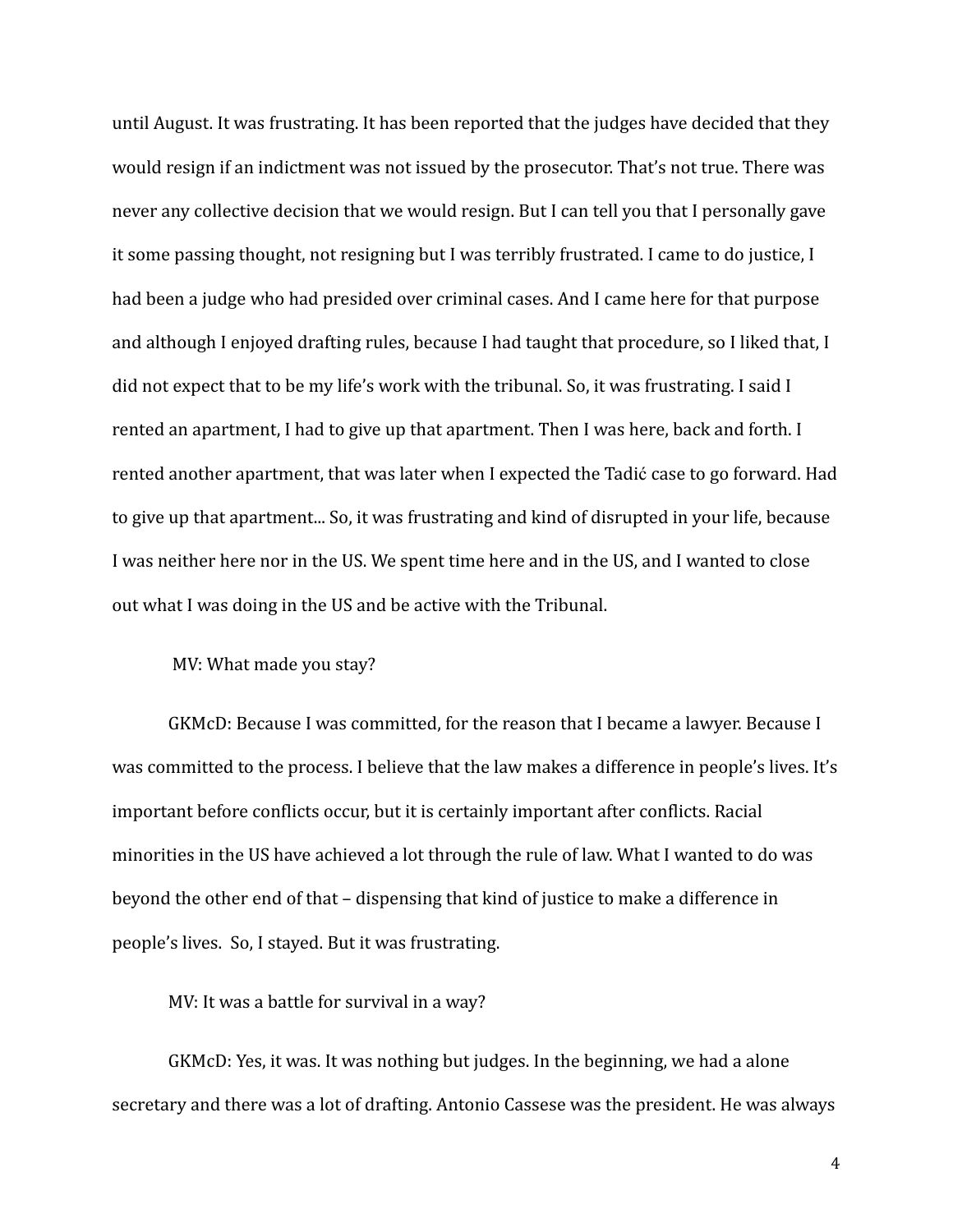feverishly working. Then when Goldstone finally came to the tribunal he was back and forth to the UN fighting for survival. We didn't have a budget in the beginning. The UN would give allotments to us for say three months like you give to a child and say – don't spend it all in one place. How do you set up a tribunal when you can't even give contracts to people?! So, it was frustrating.

MV: And then, the first indictment came.

GKMcD: Yes, Nikolić.

MV: And the first accused arrived finally, which was not Nikolić.

GKMcD: When a person came to the tribunal then in a sense we were truly in business. It was exciting that...we had two trial chambers then, the Trial chamber I handled the deferral proceedings which - we haven't even completed the courtroom, you know – the deferral proceeding was held in what was to become courtroom number one with a table and a tablecloth on it. But the judges did a good job in Tadić. When the initial appearance was handled and the whole case was assigned to my trial chamber. I had been elected the presiding judge. I felt like we were in business, that it was more like what I used to do in the United States. There was a kind of mixed anticipation, but also a concern because we had never had a trial before and we realized we have to conduct it.

MV: In applying international law in this case, how did you manage to do that? What were the obstacles?

GKMcD: First of all, international humanitarian law which the tribunal applies and develops even through its cases, had not been an area of law that many people were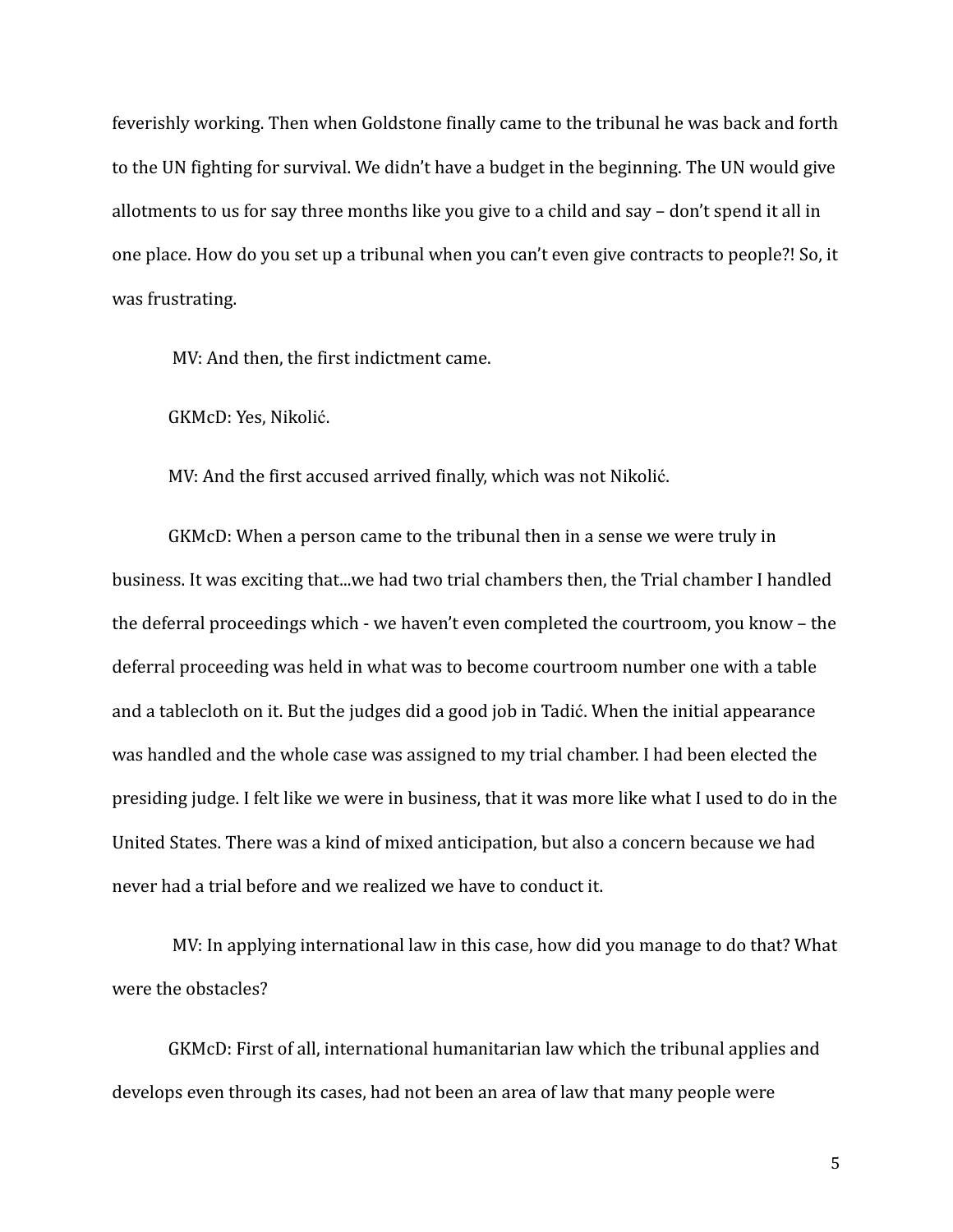familiar with. Since the Nuremberg trials in the late 40's it had not been applied by an international court, certainly. Just sporadically by some very few national courts. Primarily professors of law worked in this area. I was not one of them. So, I had to learn a lot. We had at the tribunal of the judges - some had prior judicial experience, a couple were professors, some came from the government of their states. So, I had to study international humanitarian law. Which I like. I was a professor and I like learning. Some of the concepts were similar to the law that I was familiar with and applying when I was a judge, but mostly some of the procedural law, not the substantive law. But it was exciting to me. I am an Aries, I was born in April, they say Aries are very good beginners. They don't hang in there for a long time, but they love to get in at the beginning and create and they like that excitement. So the people who write about Aries say.

MV: As the Tribunal was put in business, as you said there was a beginning of another battle, the battle for respect?

GKMcD: Actually, the battle for respect began before that. I think it began with the first trial. Because… This might be a long answer…

For some time there had been talk of establishing a permanent international criminal court. Many people believed it was not possible to conduct criminal trials on an international level because of the differences between civil law and common law. So, in terms of respect, in terms of proving that this can be done, the Tadić case was tremendously important. Because there for the first time, we applied these Rules of Procedure and Evidence. I remember when I was coming back after the judgment had been issued, I was in the hall talking with someone, I said, "I feel like I was one of the Wright brothers" – the two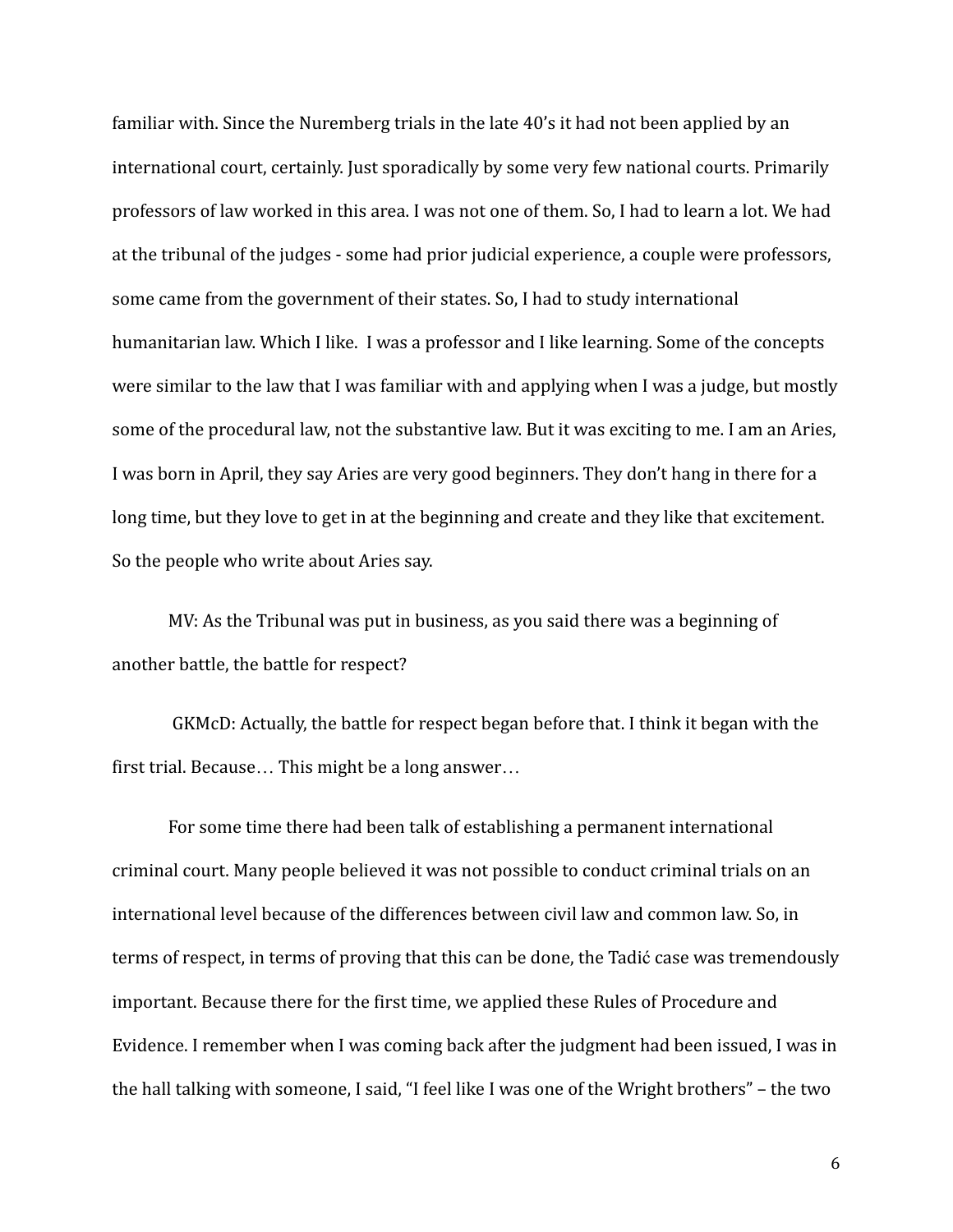who flew the first airplane in the US because we did know whether our Rules of Procedure and Evidence would fly, whether they would work, how they would work. But the plane flew, and it landed. There was some turbulence, but it did land. So, I think one of the crucial battles for respect was demonstrating that we could conduct a trial, and I believe it was a fair trial. And the Appeals Chamber has upheld that. So that was a battle for respect.

From the very beginning one of the obstacles we had, which I did not expect, was the lack of cooperation. My background has been a federal judge where, when I issue an order, it is obeyed. If it is not obeyed, then someone is gonna pay the consequences. But in the international setting, we did not have that compulsory power. Not only that, even though the statute required states to comply with requests and orders, the Federal Republic of Yugoslavia (FRY) basically thumbed its nose to us and took the position that it would not, as they put it, "extradite" persons who were nationals of the FRY. So, the FRY and Croatia, they would not cooperate. We could issue the arrest warrants and they might as well had been just paper that flies in the air. I thought maybe they put them in the drawer somewhere in the bottom of the desk and would not execute them.

The other problem – the statute though of the ICTY gives us primacy, which means since we were established by the UN Security Council, states have an obligation to comply with the requests and orders. Even though they are put in the form of requests. It is a nice way to put "Please but do." We did have, though, an issue that arose and that had to do with the subpoena decision in the Blaskic case. What had happened is that I had signed the subpoena that the prosecution had presented asking for certain documents and the subpoena was addressed to Croatia and a government official, or officials as I recall. I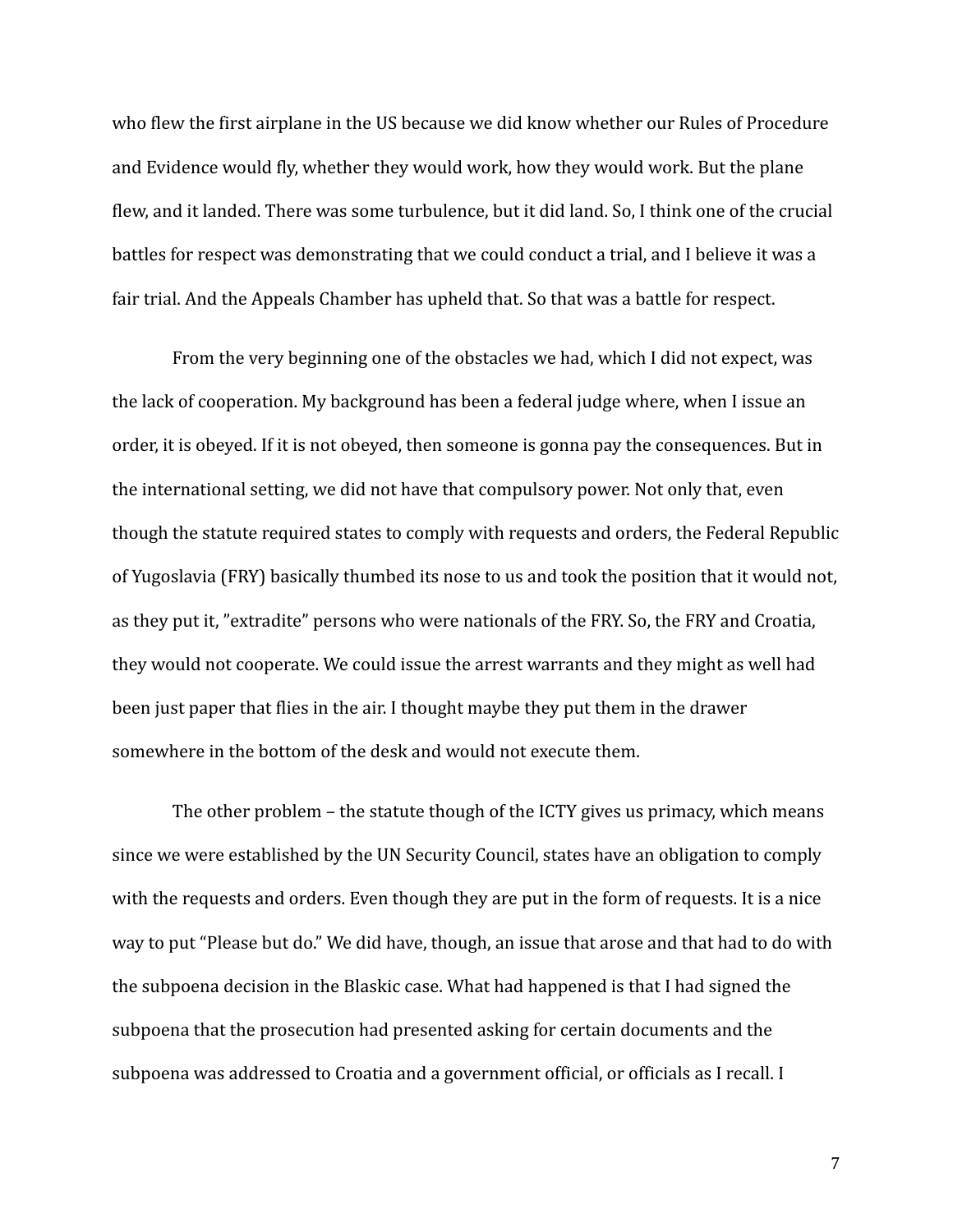signed that because I was the judge on duty. That was my job. Croatia then objected. I'm speaking from memory. Croatia objected. I then conducted a hearing just by myself since I was the only judge who signed it. Then it became apparent that this was a major problem. I then convened the Trial chamber, asked two judges to join me. We also asked for briefing from amicus curiae. We received 17, as I recall, 12 or 17 briefs. I permitted maybe 10 or so persons to argue as amicus, as well as of course Croatia and the prosecution. It was important because these were outstanding professors. When you talk about respect for the tribunal, how better to get the respect than to have some of these outstanding professors, persons who spent their lives studying and teaching international humanitarian law. So, they presented their briefs and Croatia did too and the ambassador from the UN presented for Croatia as well as a professor whose name starts with a J... very, very capable.

Our trial chamber issued a decision finding that states had to comply with subpoenas. Basically saying that it did not make any difference what you called it, they had to comply. Then there was a question of whether individuals had to comply. The Appeals Chamber reversed saying subpoena connotes a penal consequence, which means 'under penalty, so if you don't comply, you'll be under penalty. The tribunal cannot institutionalize a state. I took a different position as a trial chamber. To me as a member of the trial chamber didn't make any difference whether it was called a subpoena or a binding order. The fact was you had an obligation to comply that flows from the statute and if you did not comply the penalty would be reporting that non-compliance to the Security Council (SC). But it was the penalty, nevertheless. The Appeals Chamber said: No, call it the binding order. But a rose by any name is still a rose. Binding order, subpoena, whatever, states have to comply. That's tremendously important, I think.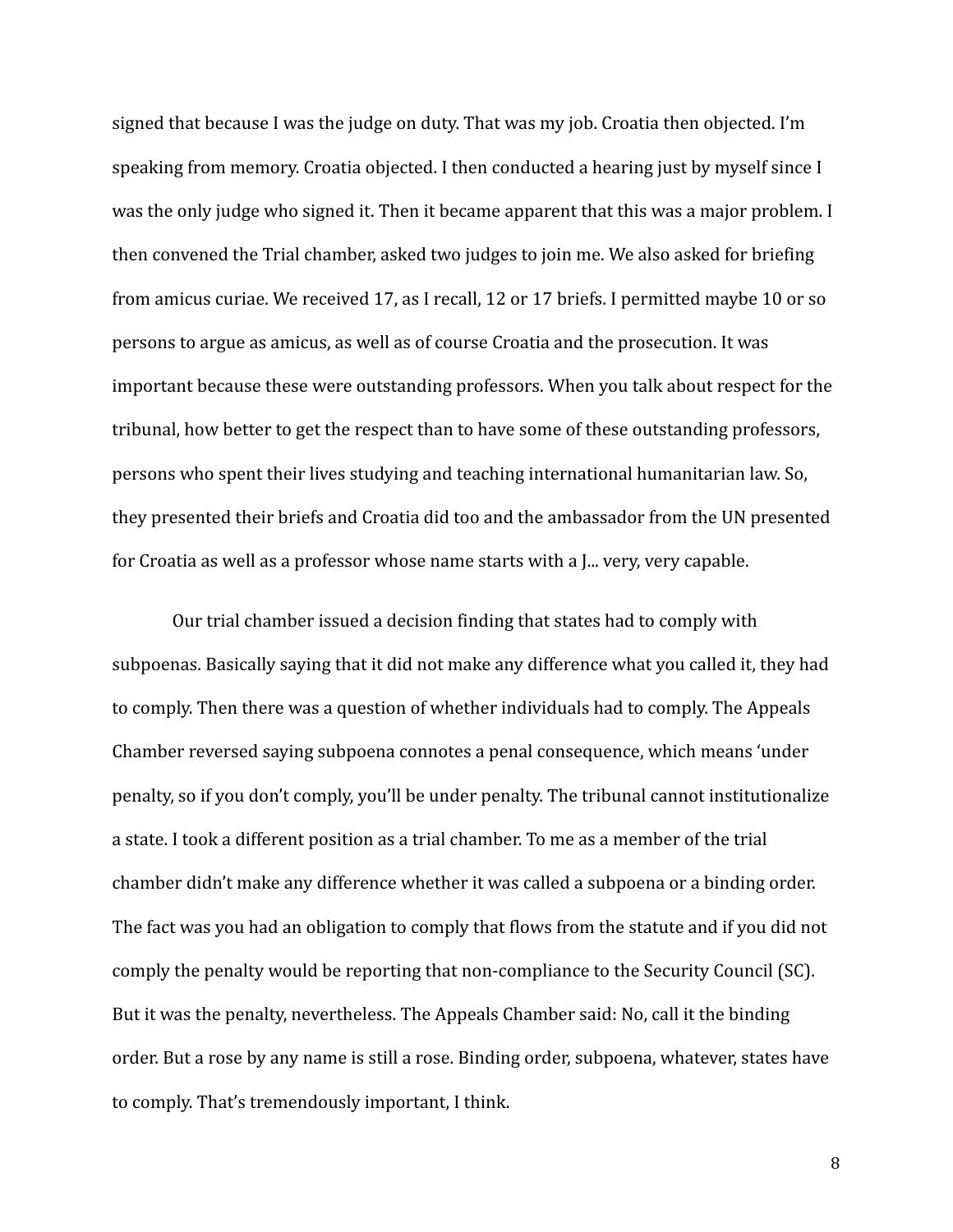But again, sometimes in the international setting, it is a piece of paper. So, we have a decision, and it says you are supposed to comply - that doesn't mean there is going to be compliance. Because even after that Milošević stood symbolically, I suppose, at the border saying: we will not transfer any nationals. That's why I was telling Mirko a couple of weeks ago when I was over to Tribunal that it was so ironic that the first Serbian to be transferred to the tribunal was Slobodan Milošević. The leader of the country who was responsible for violating his obligation as the head of a state and just refusing to cooperate. It was so ironic, when I visited the tribunal, to sit there and see him in the dock. He was the one who for so long said: no, no, no, it won't happen. Well, it did. He was transferred. Of course, he is presumed innocent until and if the trial chamber finds him guilty.

So, the battle for respect I think began with our first trial. There were a number of other situations. One would have been the subpoena decision. The other would have been just the constant reporting of non-compliance. President Cassese I think reported twice I think to the SC the non-compliance of the FRY, Milošević as the head. Once I think of Bosnia, once of Croatia. When I was president, I twice appeared before the SC complaining about non-compliance and asked the SC to adopt some meaningful measures to bring about compliance. That's the battle that you have when you are in the international setting, in a court that was set up like us. We have to go to the SC to ask that it take action when a state will not cooperate.

MV: What about other countries?

GKMcD: My country, the US... When I became president, I had a few goals. One was to spread the word about the tribunal. Not just to the former Yugoslavia, which was one of the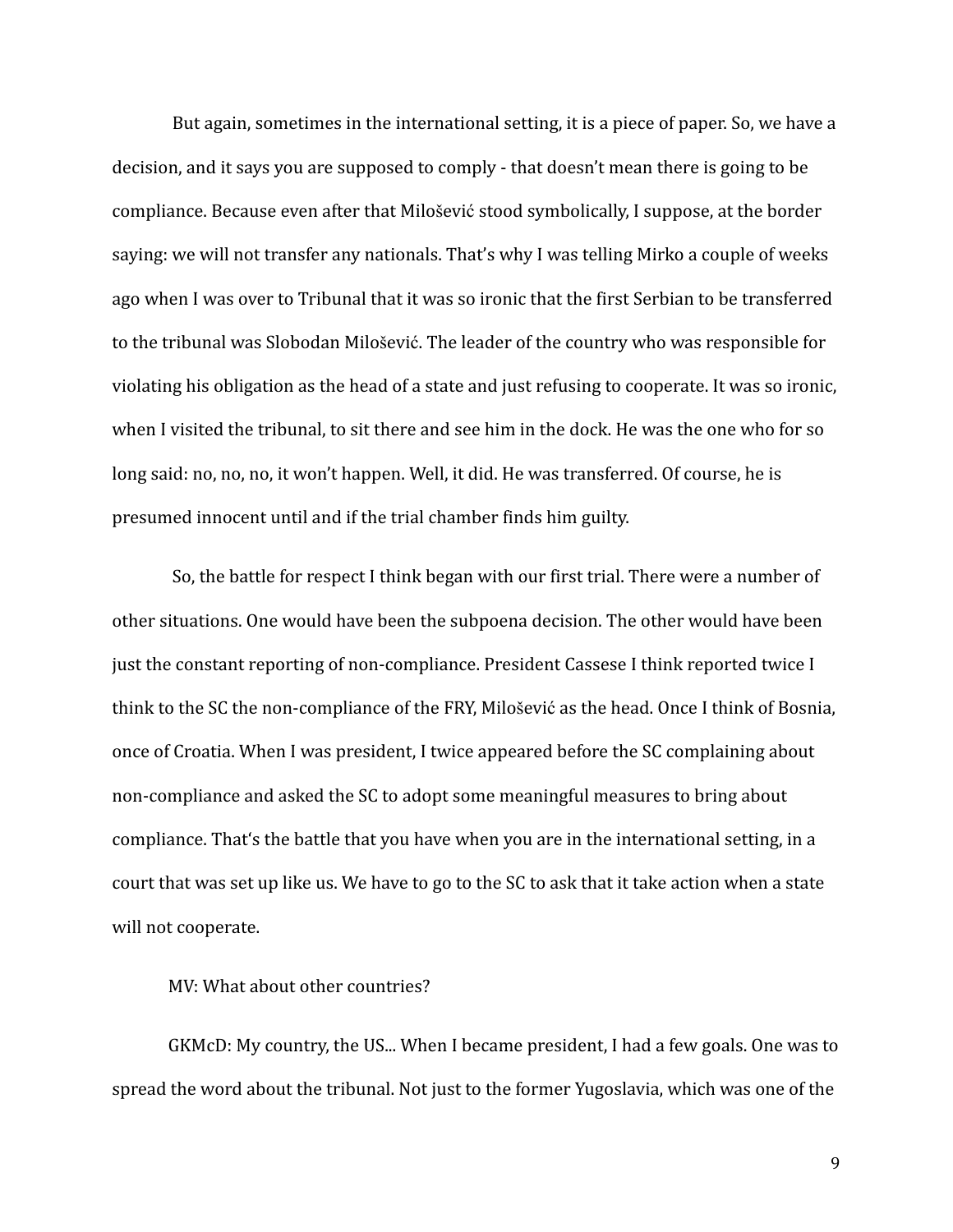major components of it, but the US as well. Because the US, for example, did not agree to the enforcement of sentences agreement. The tribunal had agreements with many states – after a person is convicted, they are then sent to that state to serve the sentence. The US would not agree to that. The US was financially very, very supportive. Of course, Madeleine Albright in the beginning was instrumental in establishing it. But other states too were reluctant to assist the tribunal in a meaningful way, like that for example the enforcement-of-sentences agreements. Agreements to allow persons who testify to come to the country to reside. Not any witness protection program, but just allow them to if they can't go back to the former Yugoslavia, to come. You didn't see a lot of that either. It was very difficult.

You know what the turning point I think was? There are two turning points, a lot of turning points. That's when 10 Croats "voluntarily" surrendered. The US envoy Robert Gelbard, according to the news reports, was in Croatia at the airport saying bye, bye. But it was supposedly a voluntary surrender. That shows what can be done when a powerful country, or even a group of powerful countries as it relates to SFOR, really gets behind the tribunal and does more than give finances, which is of course very important. And that is to encourage voluntary surrender. And that was in October '97 and at that point, we may have had maybe 8 persons in custody. But that more than doubled the number of persons in custody.

And the change in the role that SFOR adopted was also a kind of battle for respect if you want. Or a turning point. Because in the beginning, how embarrassing to see in the press a photograph of someone from IFOR sitting in a cafe next to a person who has been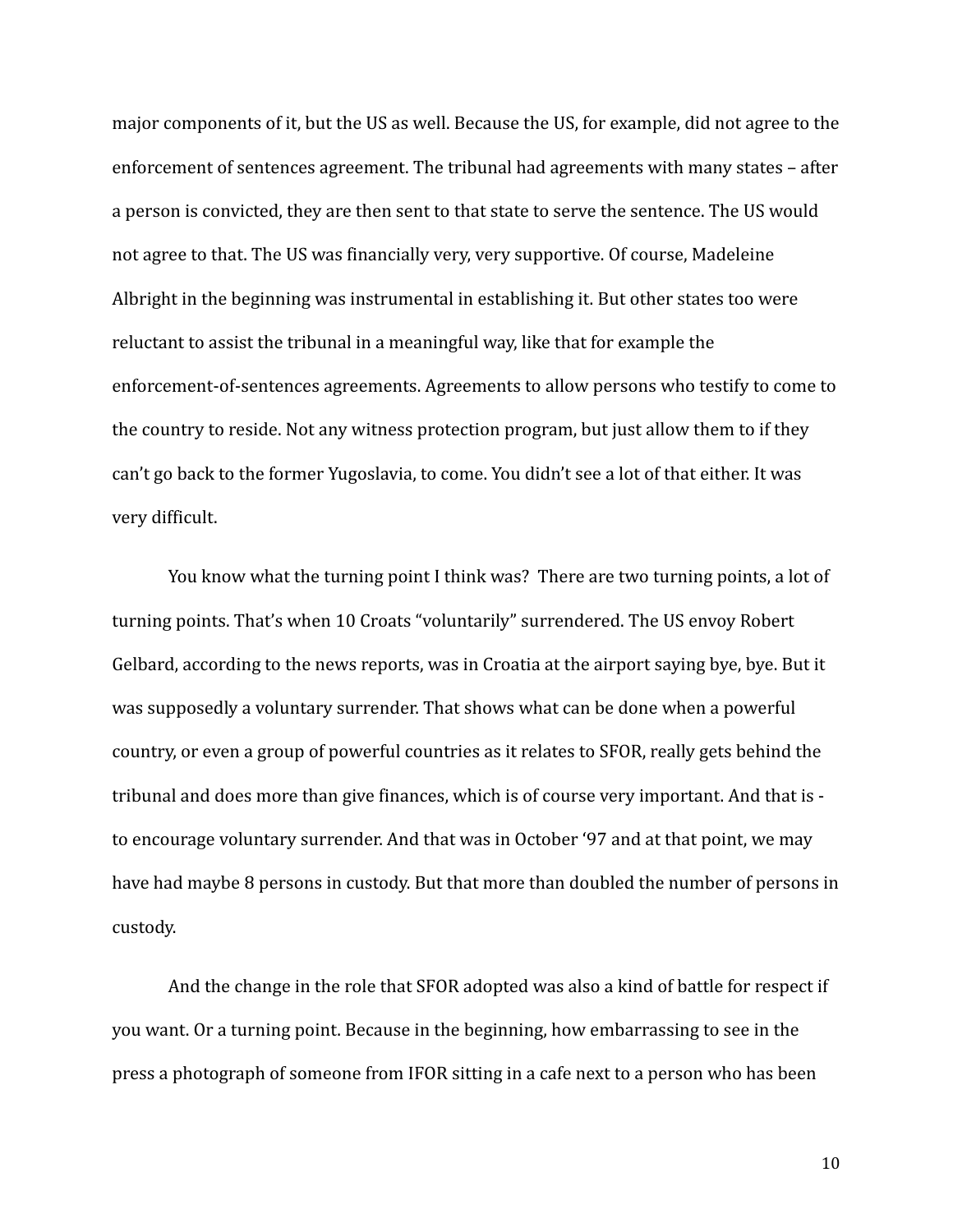indicted by the tribunal. IFOR took a position, "That's not our mandate, our mandate is to keep the parties apart, but we're not gonna go out of our way to arrest." Then SFOR and I think general Wesley Clark made a difference. They began to actively, maybe that's a too strong word, but at least arrest indictees. And that's a tremendous turning point too. So, SFOR probably began arresting more about at the same time when the 10 indictees from Croatia surrendered.

Then all of a sudden, the tribunal grew. We had one courtroom, and all of a sudden, we had 18 or so indictees. What do we do? So, we scrambled around, and two courtrooms were built. I was president then and I remember joking saying that I kept cutting ribbons, that I felt like the queen of England. But they were built in a very short span. One of my goals, when I was president, was to get another trial chamber. So, in January 98, I was at the UN lobbying for another trial chamber. So, all of a sudden, we kind of grew very quickly.

I don't know what the turning point was in terms of the battle for respect. But it was a lot of things. The SFOR, the involvement of major countries, the proof that we could conduct trials, subpoena decision which meant at least that, states were obligated to comply with "binding orders". We finally began to get money, whereas in the beginning we had these allotments, and you can't give someone a contract for three months. Who wants to uproot their lives for three months? So, we were able to give longer contracts. So, I think that's about all I can think of right now. It's a long answer to say, it's a long process. Actually, no, it was a short process if you think about the development of the criminal court system in the US or even in your country, it is a very short process. We're babies. I mean ICTY. My heart is probably still there.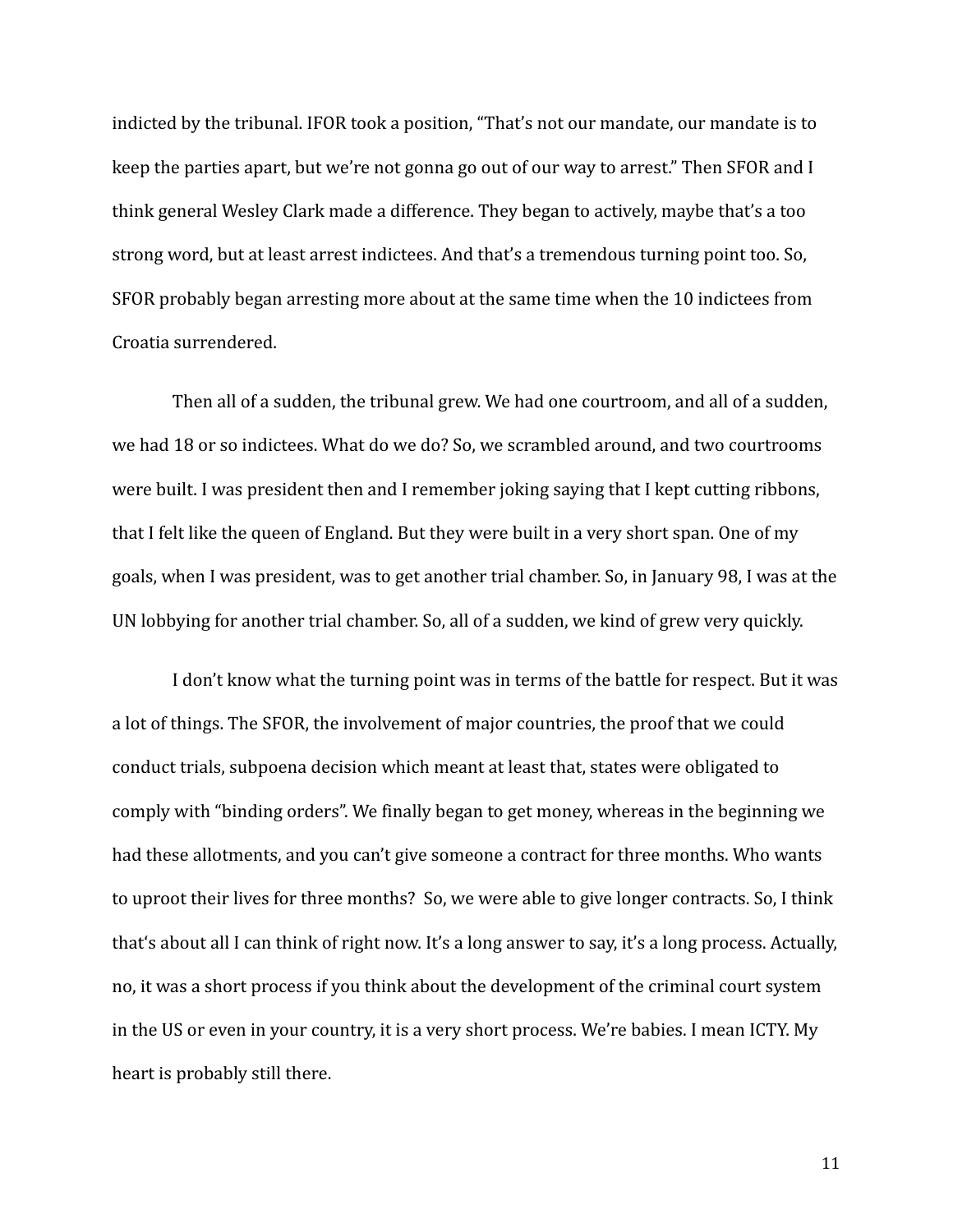MV: Event or emotion or something that you remember as a very impressive moment for you?

GKMcD: Well, one thing, one event that I'm just thinking about now as we're talking was, after we worked so hard on the Tadić decision and we judges, judge Steven, judge Vohrah, and I, made a conscious decision that we would make a historical record of what happened – the guard against revisionism – so we did more than just address the indictment but we tried to show how it developed and how it got to this point. And it was a lot of writing and condensing of the testimony. I was talking with two journalists, and the journalist told me, two journalists…and they told me that they had been to the Prijedor region, and they had talked to the people there. They didn't know anything about the Tadić decision, they didn't know anything about the so-called camps. The reporter asked me: How does that make you feel? What does that tell you? It told me a number of things – It told me that we need an outreach program, which comes later. I was shocked that we would spend all of this time and still the people – and I don't think that it was the matter of their lying, certainly about the collection centers as they call it that may not have been very truthful. But as far as what we were doing, what we did in the Tadić case it was a matter of lack of information.

To my mind, there was a terrible disconnect between what we were trying to do, the mission that we were given to try to bring about and maintain international peace and security, and what's happening in the former Yugoslavia. We are, as we would say in the US, whistling in the wind. We're spending all this time developing international humanitarian law, listening to witness, developing …and on the ground it means nothing. That was one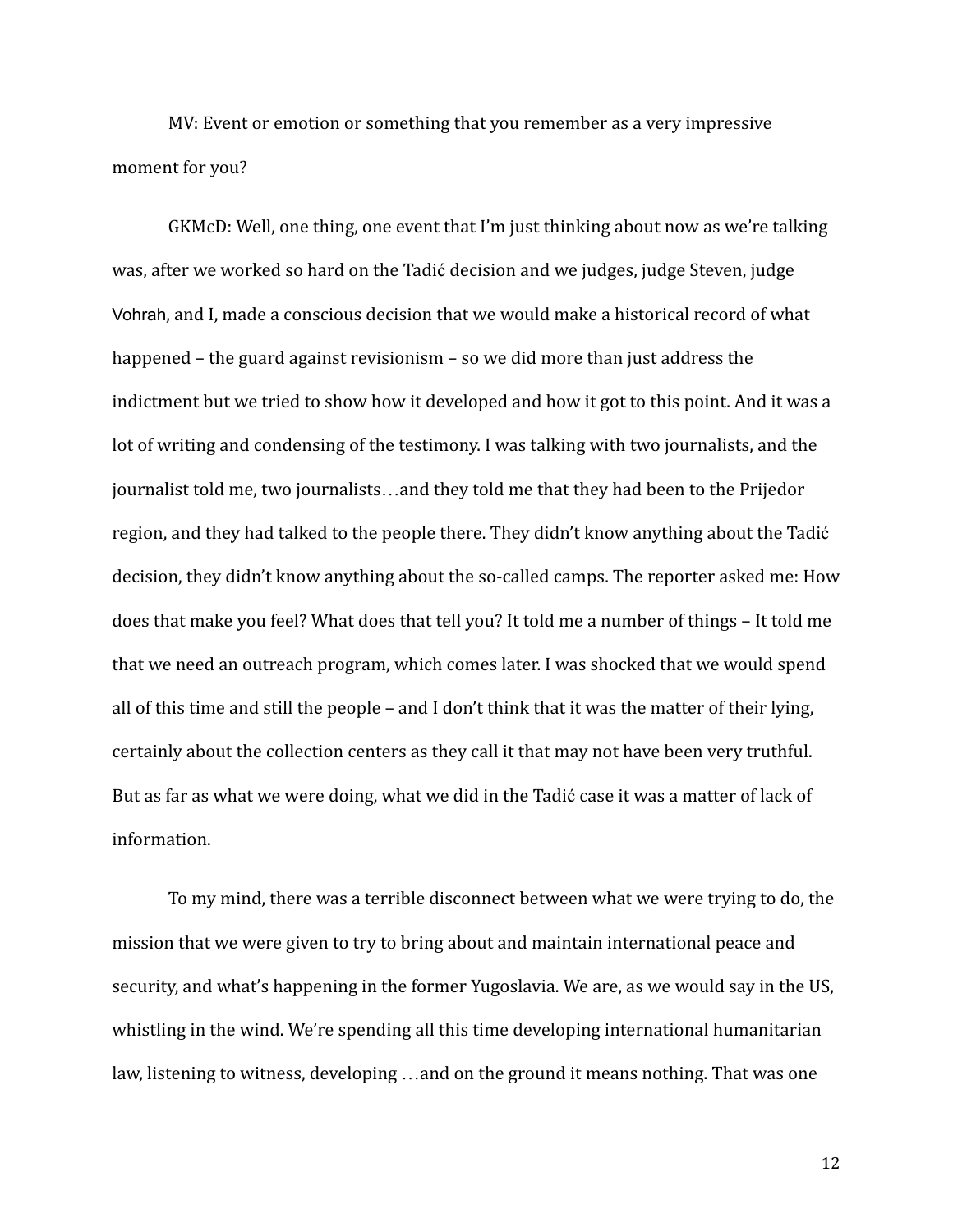thing.

Individual witness testimony was very moving to me. Very moving. I don't know what's harder – to be the presiding judge or to be one of the judges with you.

From a legal point, I am listening to see whether there is going to be an objection and how I would rule on it. At the same time, I personally and I think it is my personality, I was very sensitive to witnesses testifying, whether they were for the prosecution or the defense. I think it is my background, my civil rights background. Maybe because I am a woman, maybe just because I am who I am. I can feel it. Sometimes I get emotional now.

I remember a man testifying how he lost two sons. He died in April, we rendered our judgment in May. He testified about how one son was pulled out of a line, he happened to be a Bosniak, and killed, shot – he could saw. The other, he was in Omarska and he was told to go and get his son. I remember this man's name for so long… It's not how you say Ičić…I don't want to single out any name, excuse me. It was another gentleman, but it was kind of like that. He had grey hair, a slight man... he testified, he was at Omarska, he was sent to go and get his son, his son would not come out of one of the rooms they were pushed into. And he said, "Son, you have to come. They are calling you. You have to come." And he testified, he said, "I never again saw him." That was very moving to me.

Then another woman, I remember her name but I won't mention it, she lost her husband, her uncle, her father. The prosecution showed her a photograph and asked to identify because they have to. What went through my mind I think is how could people do this to each other? A young man who was forced to rape, have sex with his mother. Putting a noose around someone's neck ...just horrible things. How could they do this? And what I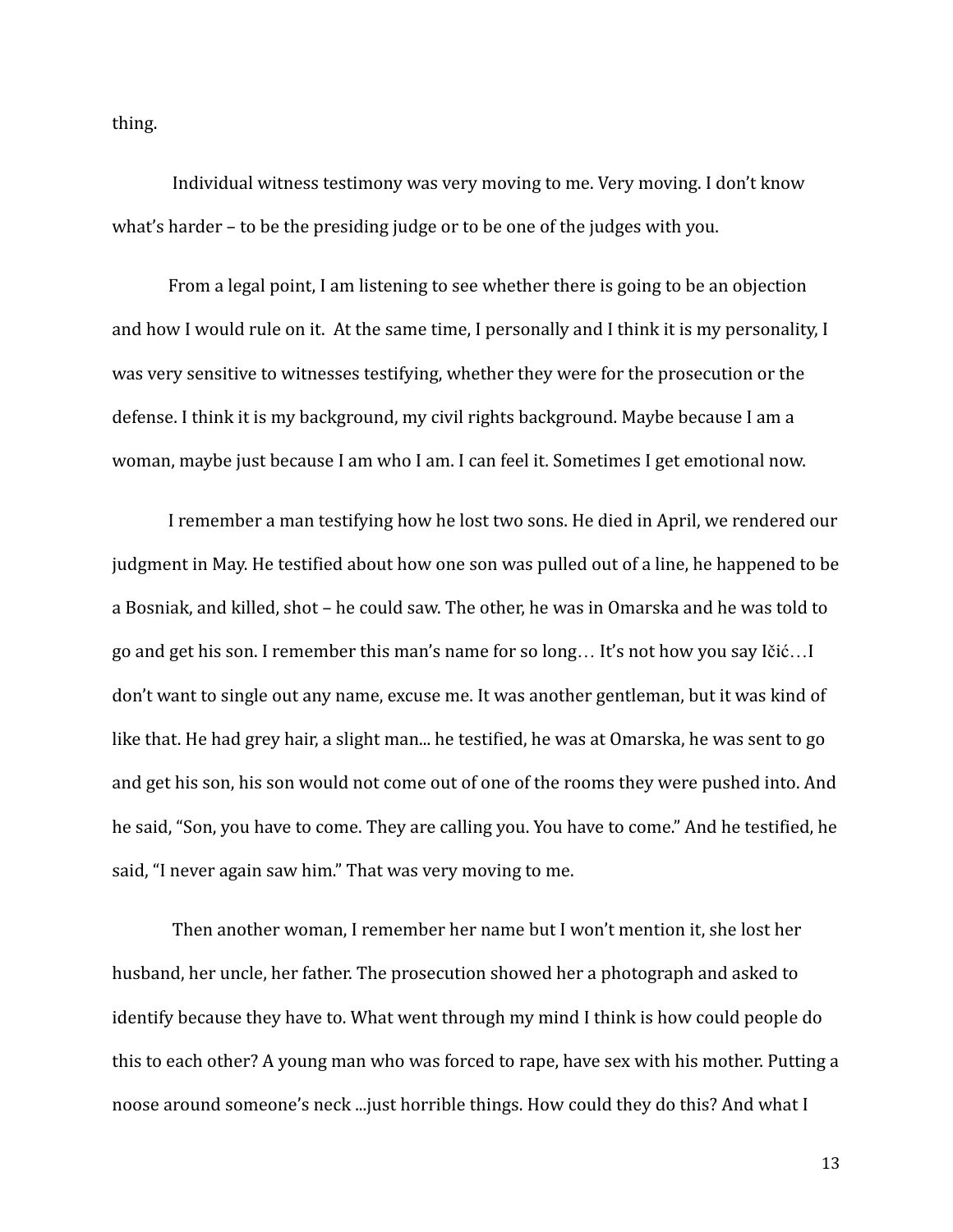keep thinking, and I said it before – is that in the former Yugoslavia, particularly in Prijedor region, in Kozarac, people, the communities lived together in relative integration, intermarriage, going to school together, associating. Elisabeth Neuffer, who recently lost her life unfortunately in Iraq, wrote a book "The keys to my neighbor's house." I think was the name of it. The title of the book comes from the testimony from the Tadić case, where the principal in the school in Kozarac testified about how Tadić had gone in this school. I asked this question that I was thinking about throughout the trial. "How could this happen?" I thought, "Here's the principle, as he said of the most integrated school, he would give me an answer, an answer that would satisfy me." And he said, "I don't know." He said, "a madness came over us." Then he went on to say, "I can't explain it, a Serb had the keys... my neighbor, he had the keys to my house." The question of "Why?" still hangs with me.

MK: Reading the summary of Judgement, you asked that question in Tadić. You asked Tadić this question, and you stopped. Did you expect he will answer?

GKMcD: No, no, I didn't. It was the first time we issued the judgment and we set the date for sentencing. The night before I felt I should say something to Mr. Tadić. My fellow judges told me I had to say something to him. So that night I… you know, when you sentence someone in the US you kind of talk to them and say something… When I asked him why, why? And I didn't expect him to answer, because I had the answer, I got the answer from the testimonies of another witness. I haven't looked at it since, but I still remember the witness, it was a woman, I think her pseudonym was AA. She came from that area and testified. She was a friend; her husband was a particular friend of Tadić. He (Tadić) had told her, or her husband, and she heard at least - that this area would be for Serbs only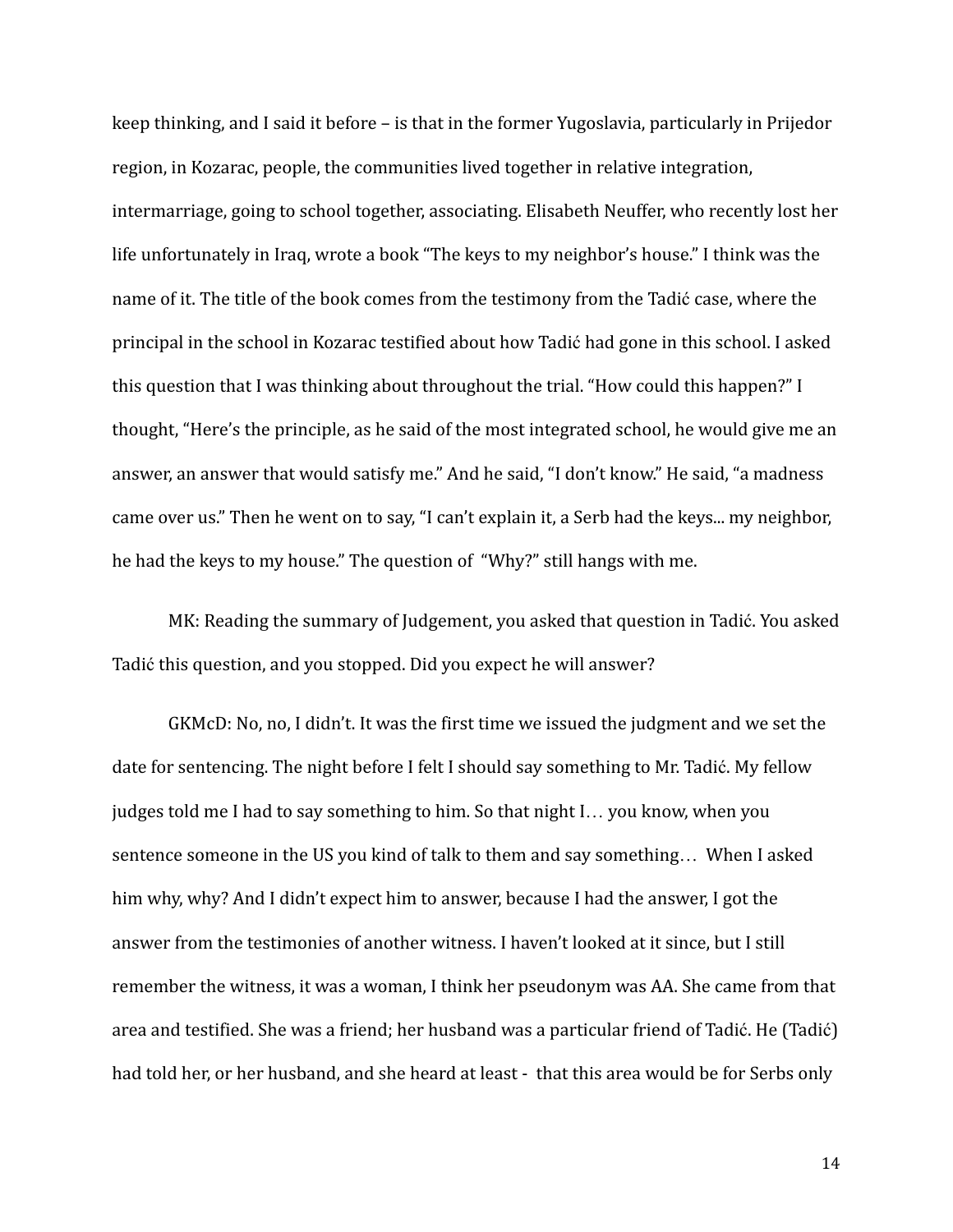and that no Muslims would be living there.

And so, when I asked the question why I knew what the answer was, he told me what the answer was during the trial. It was a rhetorical question where I was trying to put out the question why and answer it not only for what he did but for, as he said for the Greater Serbia campaign. How can people do this?

What was important about the Tadić case – There was a big discussion about small fish versus big fish. He was a small fish, but you know, it's the small fish who commit the crimes. These are the ones who, I think, have the direct contact with victims. These are the ones who have to be told, and it has to be demonstrated, that if they commit these acts, that their leaders are encouraging them or directing them, or ordering them to commit, that they would be held accountable. And I think that's what's important about Tadić. It's the neighbor next door who unfortunately in this conflict did it. It's the neighbor next door who committed these horrendous crimes in Rwanda. You have the leaders who set the tone, who further on their personal desires for power and for territorial gain, who are responsible and they are the symbolic and the actual head, so to speak. But it's the foot soldier who carries out these things that needs to be told is not gonna happen.

And to show you the impact of the ICTY, of international criminal justice period, recently in Iraq, when the war was going on in Iraq, the US administration issued a warning, at least it was reported on TV, to the military, "If you carry out, if you violate international norms, if you commit war crimes, you will be held accountable." Recently the Secretary-General Kofi Annan said the same thing in Sierra Leone for what's going on in Liberia. If you violate international norms, if you commit violations of international law,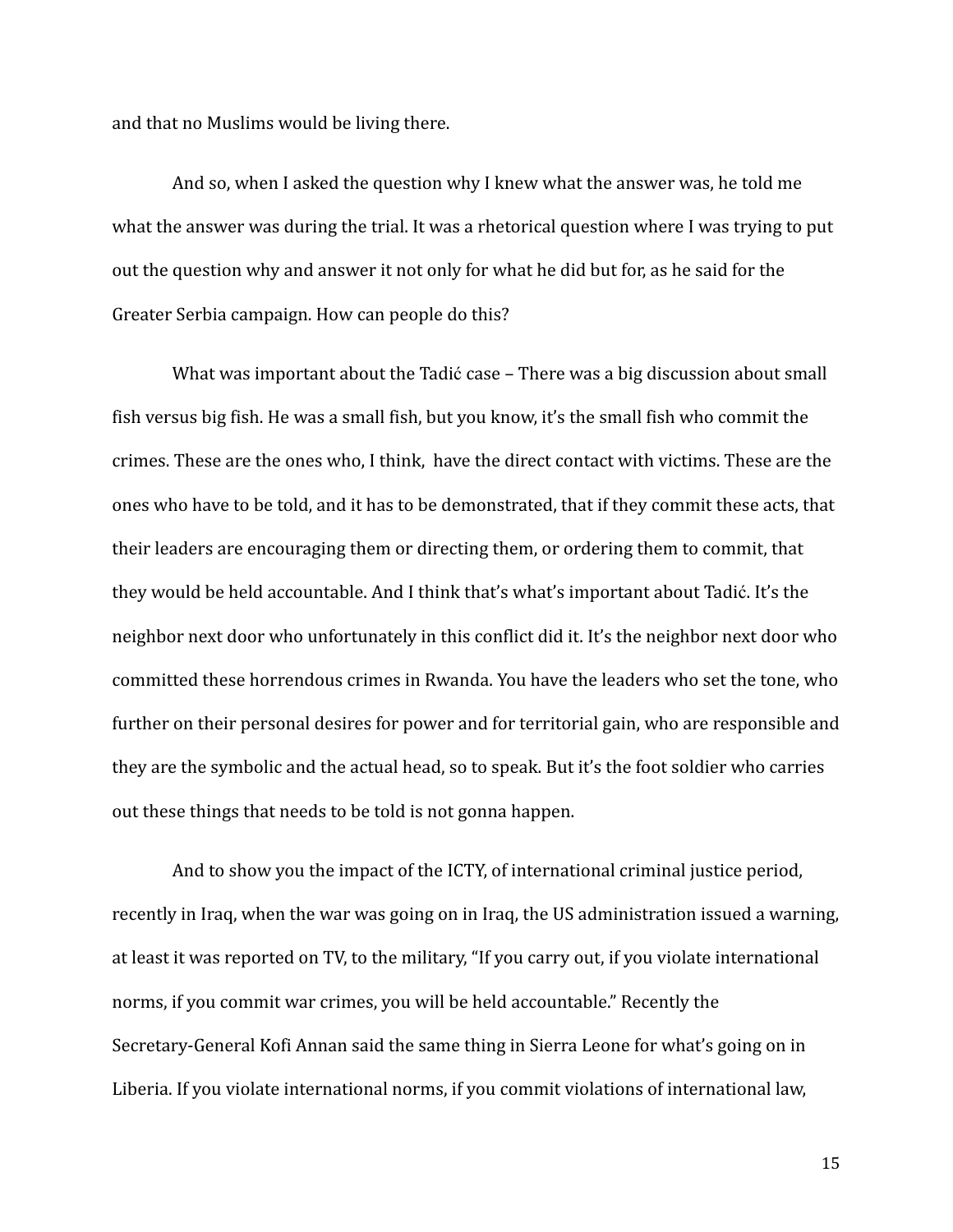you'll be held accountable. You never heard about that before. You never heard that happened. But that's how far we've come. It was a long process of gaining respect starting with the first draft going all the way through to Mr. Milošević finally in the dock.

MK: What was your idea in starting the Outreach program?

GKMcD: It kind of goes back to as I said the interview I had with these reporters from Prijedor. After we, the judges, spent all our time and we came up with this wonderful decision we thought was so intellectual and just so beautiful with all these pages and foot-notes and whatever – it did not mean anything in Prijedor. And it was clear to me that something had to be done about it.

Again, I think it comes, I never really thought about this aspect, maybe it comes, again, from my being a civil rights lawyer, because it's believed that law can change attitudes. When I talk about the desegregation efforts in the US, it was the decision of the Supreme Court and Brown vs Board of Education in 1954 that outlawed this "separate but equal". There was a belief that law plays important role in changing attitudes. But if the law is being dispensed by an international court, hundreds of miles from Yugoslavia, and people don't understand the processes and it is not their court - like in the US or any country where people create their own court and it is their culture, their laws – then how can the decision mean anything? How can the decision really do what the Security Council said they were to do, and that is to bring about peace and reconciliation.

So, in my heart, it's the belief that law can change attitudes. As a judge with ICTY, it was our mandate for the decisions to be used to bring about this change, this end of retaliation, retribution. But you needed to get from those decisions there. So we invited -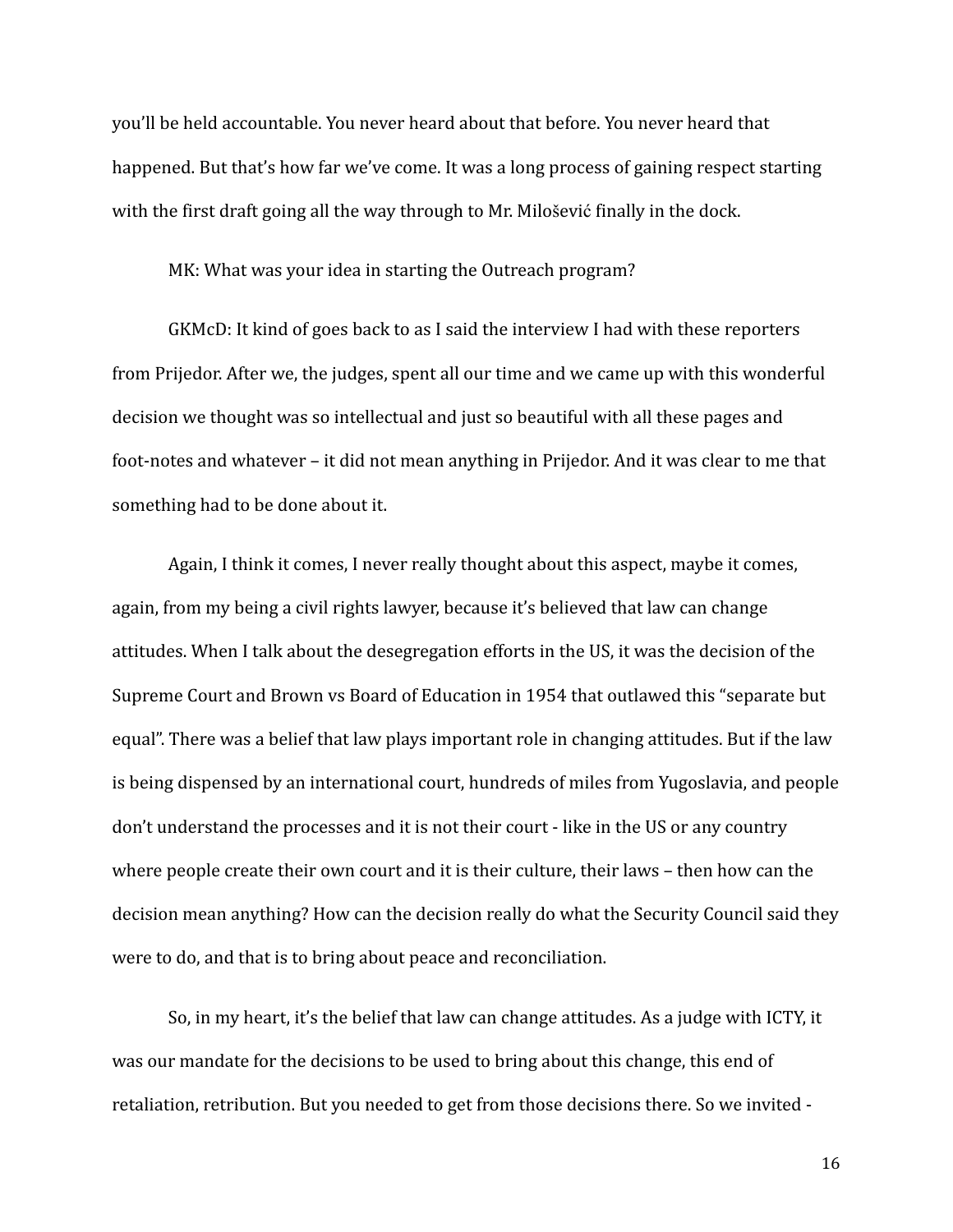before the outreach program was really formally launched - we invited judges from the former Yugoslavia. It was wonderful. One judge came form Belgrade and they came from Banja Luka, Sarajevo, Croatia. They were amazed at what we were doing. They, so many of them, had the opinion that the judges kind of listened to the prosecutor, that the prosecutor would present evidence and the judges would say, "OK, guilty." They did not understand that the trial was really a hard-fought process. That the judges required that the prosecutor prove guilt beyond a reasonable doubt. That made a tremendous impact on the judges - and hopefully with the people. But more needs to be done with the outreach, from what I understand, I am not there.

The Tribunal can't try everyone. Are the courts in former Yugoslavia ready to try cases involving war crimes? You would think that ICTY would have somehow assisted in this process, helping the courts. We met with the judges, they came to the Hague, we were kind of helping them to pick up the mantle, to take the next step because ICTY can't possibly do the job. And now it's coming…the deadline has been imposed, at least they are talking about a deadline in 2008, 2010.

So the battle for hearts and minds is a battle. Part of it is educational because they have to know about the tribunal, they have to appreciate it. When I was president I traveled to China, to Beijing, I went to Rome, must have been 1997, December 1997, any way to Beijing, to Africa, to Italy, to Egypt - this was in a two year period, always talking about the tribunal. To Austria, to the United States several times because I was really adamant about that, being an American, that the US should understand what we were doing. Because so many Americans would tell me, "What are you doing over there? What does that have to do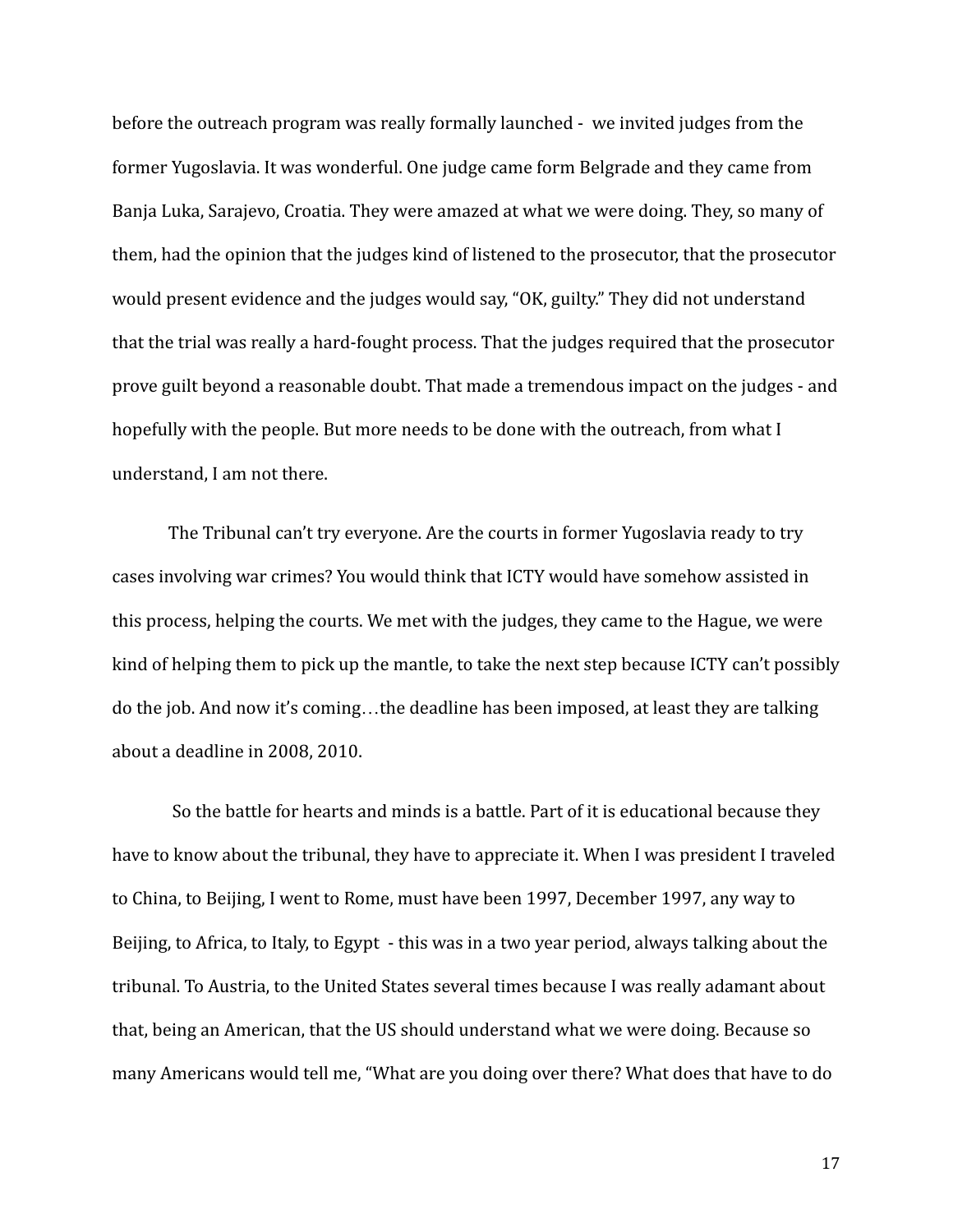with us?" That was like an affront to me personally. The battle for hearts and minds never ends. It never ends. It is something that has to be done constantly if a tribunal is to help bring about international peace and security. Now the tribunals are kind of more mixed, like the one for Sierra Leone has an influx of national judges and is more connected to the country. Which I think is tremendously important if you are to accomplish this great purpose.

MK: As a president, you travelled also to former Yugoslavia?

GKMcD: Yes, I traveled to the former Yugoslavia which was wonderful. We had planned so many trips to the former Yugoslavia, in the period of two years. But it seems like that every time we were going crisis would come. One time we got warned that Karadžić is going to be arrested and at that point, I was thinking of going to Pale. I considered it would be inappropriate for me to go to Pale at that time if it was true that he was gonna be arrested. Here we are, five years later, he still has not been arrested. I went to Sarajevo, and it was wonderful, it was wonderful just to meet with the people again for whom this court has been created. And to have the dialogue.

But one of the high points of the time, when I was with the tribunal, was that I was actually meeting, I used to say our constituents, the people in the former Yugoslavia, and they need to understand that the judges are not the prosecutors. In the civil law system, which is a problem, the judges play more of the role that has a kind of connection with the prosecutor. ICTY is a combination, the rules are a blend of the common and civil law, but the trials are more akin to common law. That's why it is sometimes hard for the people in the former Yugoslavia to serve as lawyers because they are not used to cross-examinations,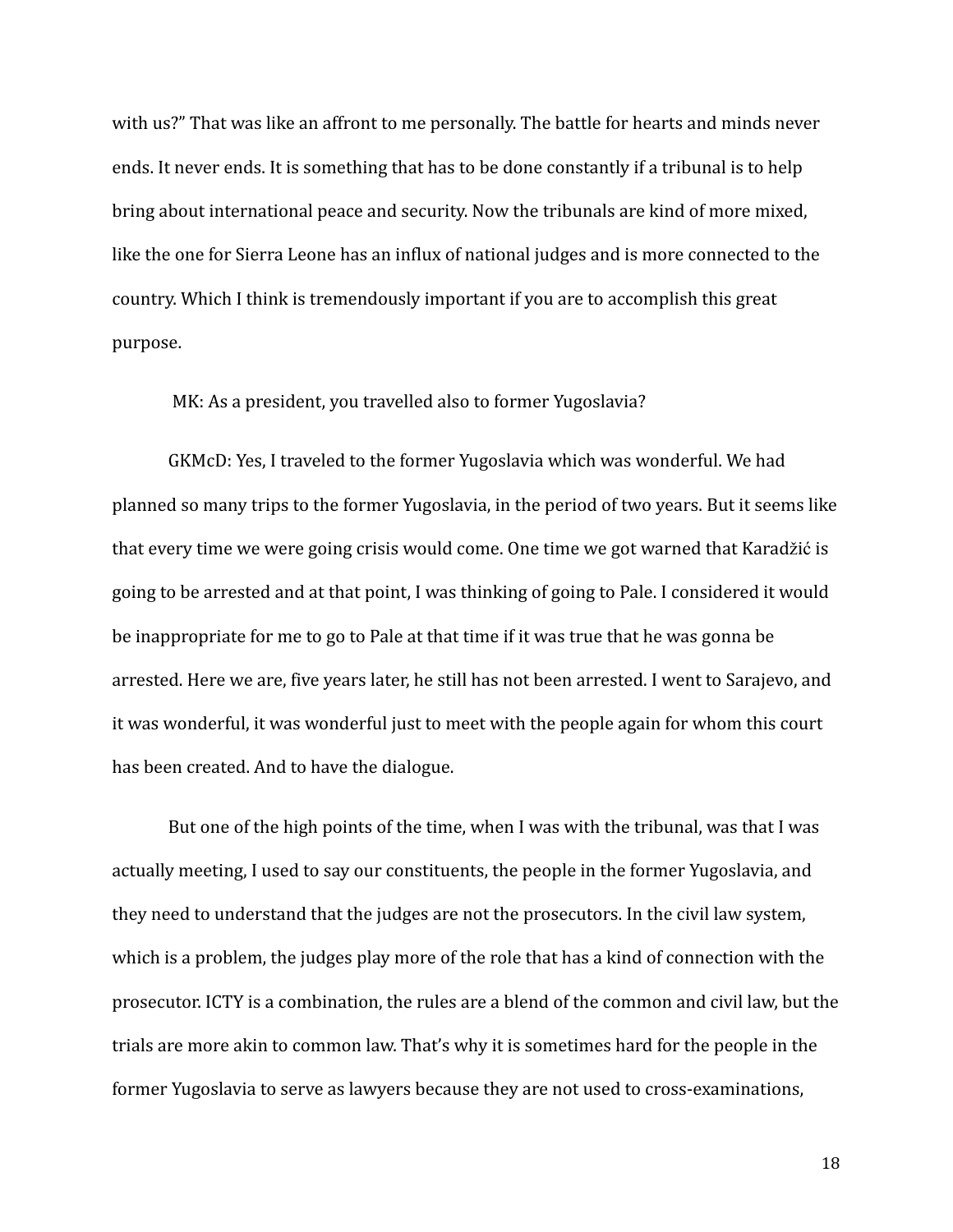they are not… I remember one lawyer saying… she wanted me to get the prosecutor's file and give it to her. I said the procedure do not call for that. That's what you used to do in the former Yugoslavia. But they need to understand we are totally independent. We sit there and the prosecution has to prove its case, and if it doesn't prove its case beyond a reasonable doubt, the case is being subject to being dismissed. But they don't know that if they don't even get our decisions in their language. They don't know that our decisions are readily available in their language. That's unfortunate. But then, the resolution creating the tribunal and the statute, which is our guide, doesn't have that as one of its explicit responsibilities. That is why outreach is a kind of an adjunct, but I think it needs to be given more respect, with all due respect to the ICTY and greater emphasis. This intellectual endeavor is tremendously important, but if people don't know what you are doing, then what you're doing is writing decisions for professors and for lawyers.

MK: As a president, you haven't been in Belgrade. You were supposed to go, but …

GKMcD: I was on my way to Belgrade, invited by Natasa.., it was the Humanitarian center there, giving a conference. At that point, the prosecutor was denied a visa. As a matter of policy and respect for the rule of law, to make it clear that the Statute had to be complied with, and the resolutions which had directed the Federal Republic of Yugoslavia to allow investigations, they denied her visa, and I said I am not going either. And I didn't go... I think I was right. I'm sorry though that I didn't get a chance to go because it was good for people to see me as a judge. As a president of the tribunal, a kind of representative of the judges who I have so much respect for, who are impartial.

MV: What could be the heritage of ICTY to the ICC?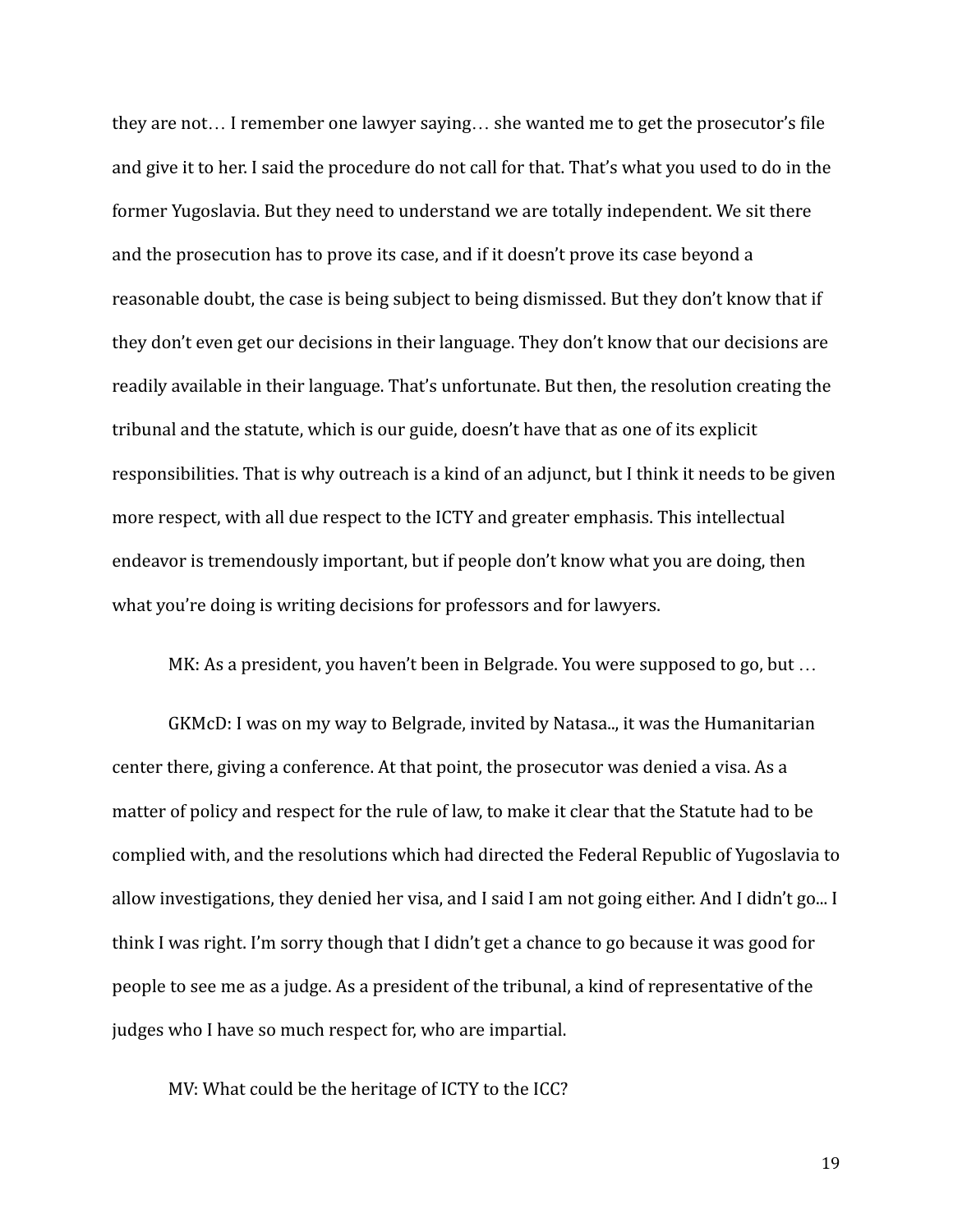GKMcD: Well without the… You know… There's never one institution or one event that causes another event necessarily or another institution to come into being, but certainly, without the experience of the ICTY and the ICTR you know - we forget about the ICTR, Rwanda tribunal, you know, the sister institution - without their experiences, without proving that it can be done and done fairly I say dispense justice fairly. I guess it's not justice if it's not fair but in any case, without that experience, I don't think there would be an ICC because they tried and tried so many international law commissions, etc um…

I have always been a supporter of the International Criminal Court. When I was president, I supported the International Criminal Court. One of the reasons I went to Beijing was for a conference at Peking University about the International Criminal Court. The judges - very early on when there was just a draft statute - commented on the statute. And when I was president, the US chose and continues to choose not to be a part of this important endeavor.

So, I believe in global justice. Just as there are breaches of the peace in national systems, and we would never think of not having a criminal justice system, well they're breaches of peace on the international level as well, only of horrendous and mass consequences. 800 thousand Rwandans killed in three months. So there needs to be a mechanism in place to address this propensity I suppose for behavior before it gets to the end of the conflict so to speak or even the beginning of a conflict. ICTY was established after the fact. ICTR was established after the fact. There's a hope that if you have in place an international criminal court people will be put on notice that - if they engage in this conduct- they will be held accountable. Because there's a feeling that there may be some